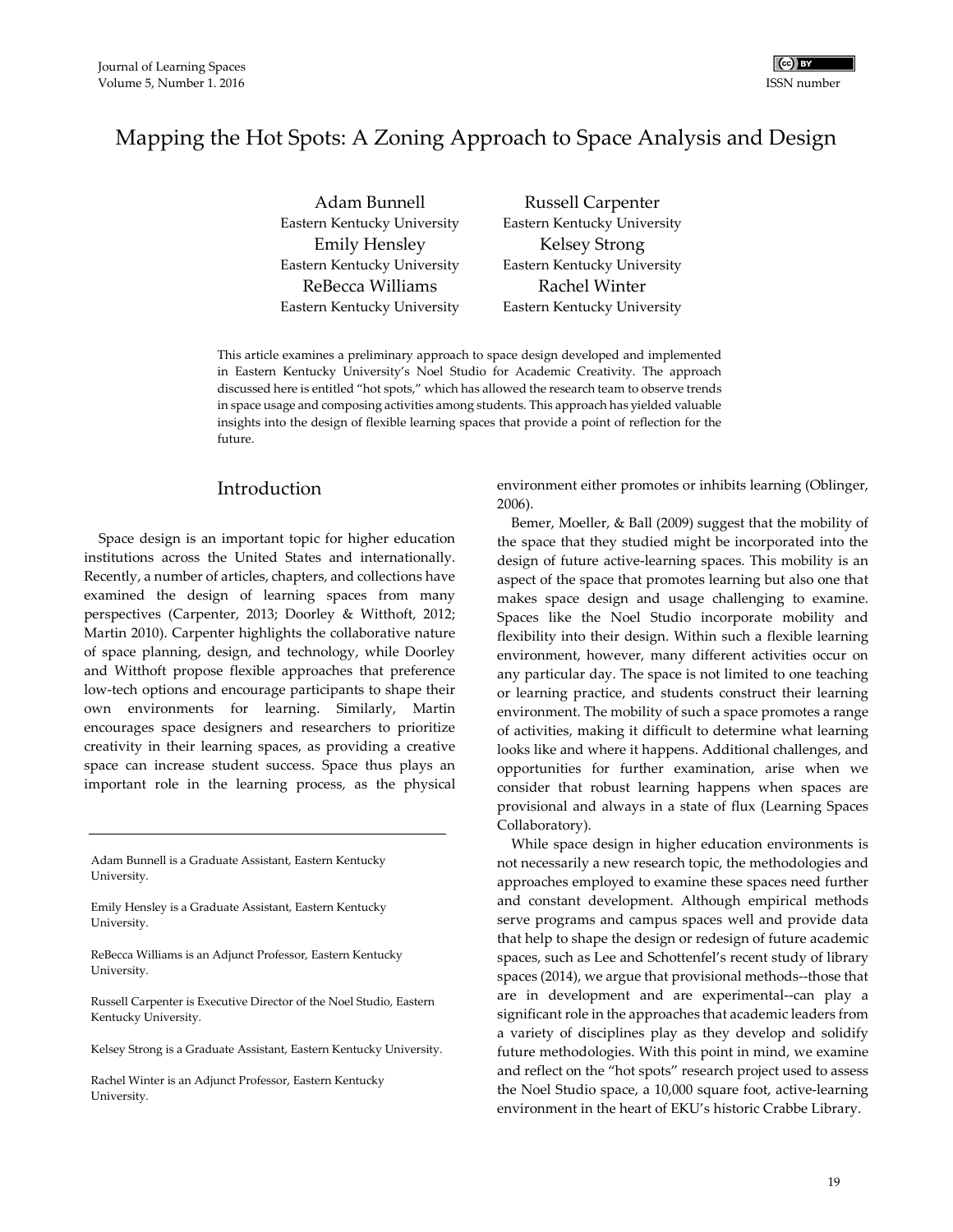# *Spatial Context*

The traditional learning environment of desks in rows--all facing the front of the classroom--is reflective of the mindset in which this configuration was first conceived following the Industrial Revolution (Walls, Schopiary, & DeVoss, 2009). Unfortunately, the environment predisposes students to expect an assembly-line process of disseminating information from the front of the classroom (Walls, Schopiary, & DeVoss, 2009). This transmission method of learning has proven less effective than that which involves students actively engaging with their peers (Hadgraft & Dane, 2014), and therefore physical characteristics of educational environments must be evaluated. Lave and Wenger assert that learning is not exclusively the domain of the classroom but also occurs through students' sharing of ideas and information with those they encounter outside of their mandated course meetings (as cited in Boys, 2011, p. 39). Moreover, Hunley and Schaller (2006) acknowledge that assessing learning spaces must take into account that teaching and learning are no longer confined to the classroom. The authors also explain that learning time can be scheduled and selected by the learner. An important aspect of the hot spots method presented here also focuses on, as Hunley and Schaller suggest, the use of learning spaces. Therefore, an evaluation is necessary of not merely those spaces intended for formal scholarship, like classrooms, but locations of informal learning as well. Many institutions have begun replacing traditional learning environments with new, innovative, "studios." Studio design prioritizes flexible, wheeled furnishings, a centralized location for the instructor that shifts emphasis from the "front" of the room, and easily accessible technology. While these elements facilitate a teaching style that focuses on active learning, the space itself, even without the presence of an instructor, impacts students' learning potentials (Taylor, 2009).

In a survey of 25 astronomy students, Taylor (2009) found that most students contended that the actual space of the studio enabled them to learn more from one another through collaborative activities. Many also stated that the "more relaxed environment" facilitated the contribution of ideas to the group, as well as each individual's capacity for retaining and implementing information (p. 224). In addition, Bemer, Moeller, and Ball (2009) find that allowing students control of the "technological spaces" encourages collaborative learning (p. 152), which suggests that not only must the furnishings be flexible and adaptable but the technological tools as well. Studio spaces prioritize social activity, which plays a major role in students' interactions and learning abilities. The social component of learning therefore constitutes an important aspect of space design, as these environments should allow students to be "happy,

productive, creative, and social" (Hadfield, Kinkead, Peterson, Ray, & Preston, 2003, p. 170) to best foster learning.

 Merely the ability to physically move around a space--in contrast to a sedentary seated position at a desk--changes students' learning processes. Doorley and Witthoft (2012) relate their students' study habits in a nontraditional, less controlled environment. "They lie on the floor," the two elaborate, "perch on the backs of couches, bounce on their toes...and do chin-ups on exposed beams" (p. 23). The more flexible the space, the more comfortable students feel involving their mind and body in the learning process. Students' comfort levels, interests, and attitudes were much improved when in the studio classroom versus a traditional setting. This may result from the students' unfamiliarity with the environment, as learning theory proposes that "learners confronting the unfamiliar tend to question assumptions and develop new questions" (Taylor, 2009, p. 219). Meyer and Land likewise contend that student transition through a "potentially disorienting" space results in an enhanced potential for retentive learning (as cited in Boys, 2011, p. 42). On the other hand, if a space is *too* unusual, students may experience discomfort and uncertainty, which undermines their learning experience (Boys, p. 46). Only through careful examination of various stylistic factors can designers conceptualize an environment that best facilitates students' learning abilities.

 Not only must careful analysis occur before and during the design process but continuously throughout the life of the space. For instance, the Noel Studio was the result of years of planning and collaborative efforts from faculty and administrators across campus (see Gardner, Napier, & Carpenter, 2013). It offers a creative, collaborative environment for thousands of student visitors each semester as they hone communication projects and practices (Carpenter & Apostel, 2012). This learning space was designed intentionally with a great deal of planning and thought. As the space opened and began offering services, however, administrators began to ask whether the space was functioning as originally anticipated. They began to inquire about:

- The communication and composing activities students were performing in the space
- Where students were performing what activity
- How often students were performing such activities
- To what extent students were intentional about the spaces that they chose

Attempts to study a flexible, active-learning space over time must contend with multiple difficulties, however. One such complication is that collaborative and creative learning cannot be confined to a specific area; instead, participants need to be able to move freely about the space, through different convergent and divergent phases, incorporating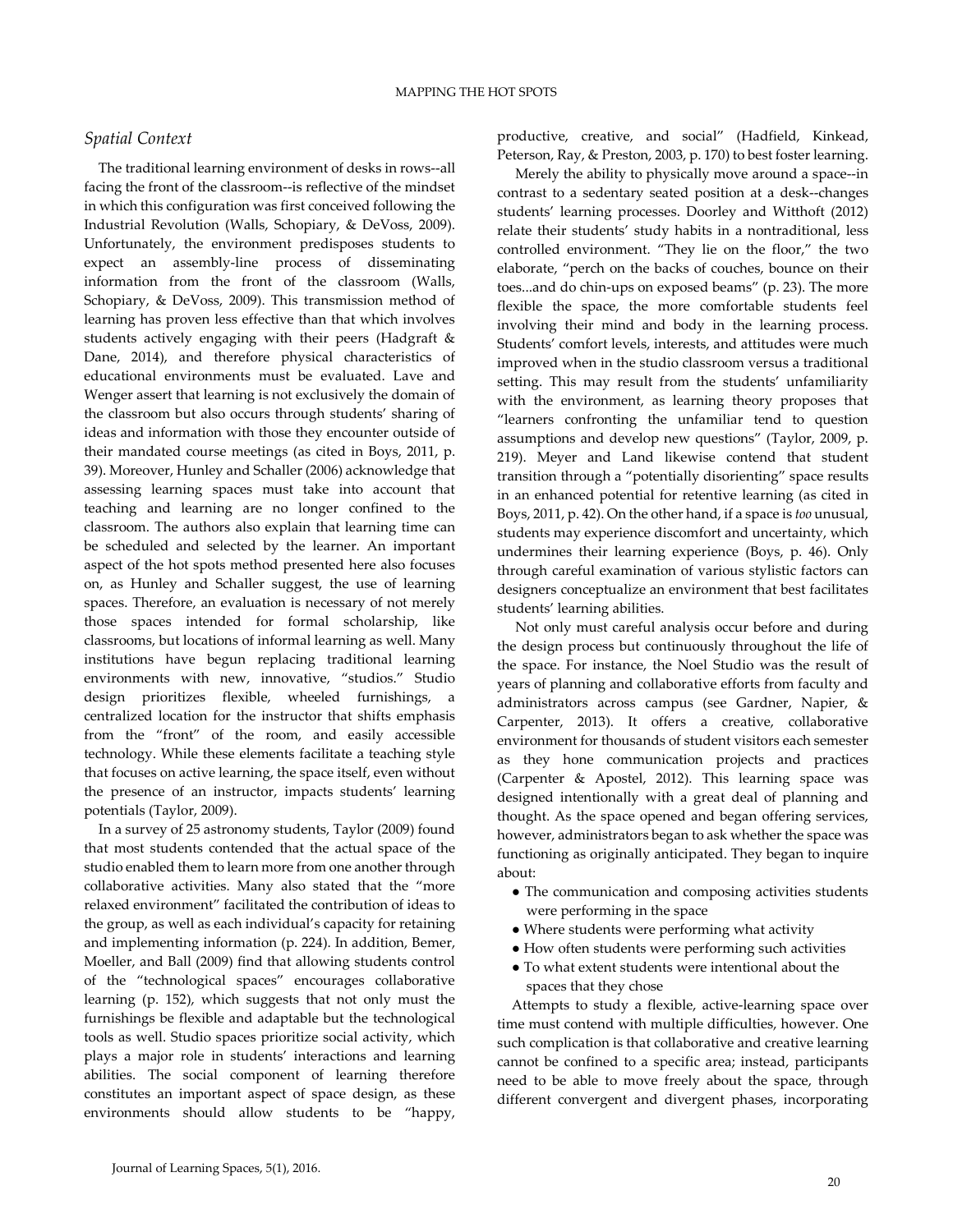collaborators, visual artifacts, and ideas throughout. Boys (2011) describes this circulation through the space as an "endlessly dynamic dance," which forms, disperses, and reforms student groups throughout the environment (p. 60). Furthermore, the spaces being studied change, along with the students using them, and fluctuations in student traffic through the space can reveal larger trends that inform the decision-making process for spaces within a variety of institutional contexts. In addition to challenges presented over time, Felix and Brown (2011) identify the difficulties associated with developing an assessment for learning spaces as they explain their rating system approach. That is, Felix and Brown explain that learning spaces change quickly, especially across institutions and contexts. Further, the management and administration of learning spaces, they note, can present challenges, as learning spaces can underperform or work in haphazard ways.

Incorporating the use of modern methods of coordinate and photographic mapping, Harrop and Turpin (2013) examined students' preferences for and behaviors in informal learning spaces to determine when, how, and why students use these environments. In the coordinate mapping method, students were instructed to indicate on maps what space they had visited or planned to visit that day and why (Harrop & Turpin, 2013). In the photographic mapping method, students took pictures of their favorite space and gave a rationale or suggested what they would like to change about the space (Harrop & Turpin, 2013). Observations and interviews were also conducted to gather measurements of students' preferences and behaviors in informal learning spaces. From the data, Harrop and Turpin (2013) developed color-coded maps and tables that illustrated students' spatial preferences at the area, floor, and building levels.

 In order to assess the Noel Studio, a zoning approach to space design was developed through the multi-year "hot spots" research project, which involved a loosely scaffolded set of methods that, independently and collectively, inform understandings of the space and the potential for future decision making about adaptations and the training of those who work in the space. In addition, this process has helped the staff develop more informed talking points about how the space functions. In the pages that follow, the authors explore the hot spots approach, which provides a generative, flexible heuristic for understanding and analyzing spaces that change on a regular basis.

## *A Case for Examining Hot Spots*

 The hot spots approach is centered on the examination of learning spaces through zones, building on Inman (2010), by focusing on meaningful trends in space, activity, and technology use. A zoning approach, in this case, allows for the larger, multi-room space to be broken down into

complementary spaces and then again by areas, or zones, where students gather to compose and design projects. The zones--Greenhouse to Invention Space--allow researchers to attribute broad spatial contexts to these areas while providing enough flexibility for researchers to log a variety of composing or communication activities within each zone.

 This article examines a preliminary approach to space design developed and implemented in EKU's Noel Studio. The "hot spots" approach involved several developing research methods used to establish a more robust understanding of the space and its activities, including space observations and surveys (see Table 1).

#### **Table 1. Hot Spots Approach**

| Semester       | Activity                          | Description                                                                       |
|----------------|-----------------------------------|-----------------------------------------------------------------------------------|
| Semester One   | Space<br>observations             | Hourly walking<br>rounds of each<br>space noting the<br>activities of<br>students |
| Semester Two   | Space<br>observations<br>part two | Hourly walking<br>rounds of each<br>space noting the<br>activities of<br>students |
| Semester Three | Surveys                           | Administered to<br>students after<br>consultations                                |

#### **Table 2. Spatial Zones**

|   | <b>Space</b>       | Description                                                                                                                                                                               |
|---|--------------------|-------------------------------------------------------------------------------------------------------------------------------------------------------------------------------------------|
| A | Greenhouse         | A large, open space at the center of<br>the facility and freely available<br>without reservation                                                                                          |
| B | Media Wall         | A wall of touch-screen monitors in a<br>high-traffic area of the space<br>connected to the Greenhouse                                                                                     |
|   | Invention<br>Space | A space connected to the<br>Greenhouse with wall-to-wall dry-<br>erase boards, magnetic tiles, and<br>"manipulatives," low-tech resources<br>that facilitate learning in creative<br>ways |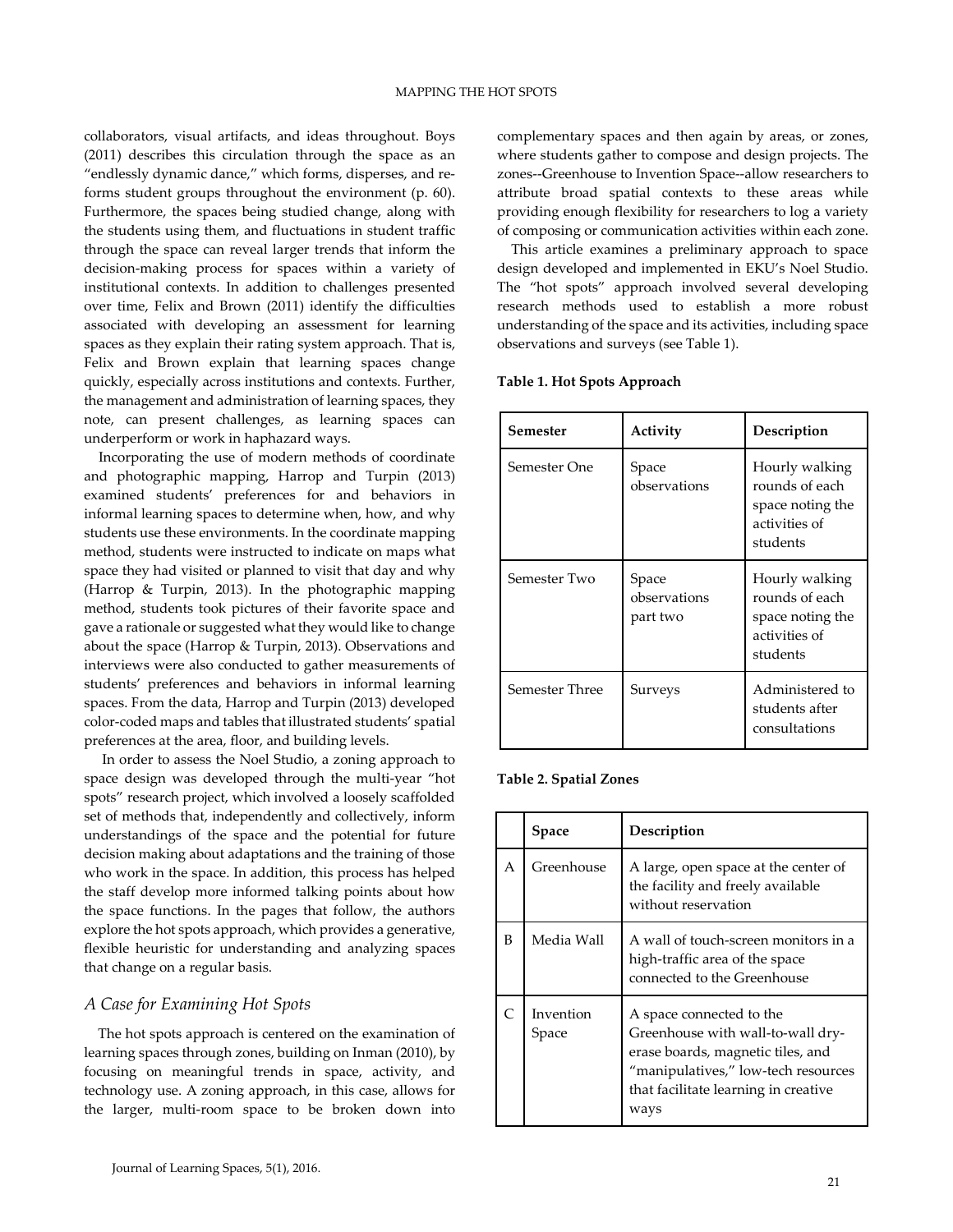These methods, although provisional, allow the observation of spatial trends in usage and composing activities among students. The "hot spots" title suggests that we are interested in tracking patterns of space usage among students or spaces where continued or consistent activities occur over time. That is, this method highlights communication activities that occur regularly. Furthermore, these activities have also prompted the research team to separate the large, complex space into "zones" as explained in the breakdown offered in Table 2.

Although provisional, this approach has yielded valuable insights into the design of flexible learning spaces that provide a point of reflection for the future. To better understand the activities students perform in a flexible environment, we will highlight findings and examples from a pilot study in the Noel Studio space.

### *Observations from the Hot Spots Project*

 The hot spots approach, although provisional, has yielded a number of insights of interest to academic space designers and planners. Mapping hot spots highlights trends in spatial activities or where students performed activities, what technology they used if any, and whether they performed activities independently or collaboratively. Developing an approach like the one offered here is an important step toward considering learning space design questions such as:

- Does the space work?
- How does space influence composing activity?
- How do we know that space matters?

 In this case, we offer four broad trends that were highlighted as part of this project. Analyzing and understanding these trends will allow for further development and enhancement of this central learning space on campus.

 First, students tend to consciously select the space in which they choose to work. The project revealed that 75 percent of students intentionally chose the space they used. Additionally, those who purposefully chose a space had higher productivity scores and greater experience scores than those who did not intentionally choose a space. There was also a significant relationship between intentionally choosing a space and technology, as students who were purposeful about choosing a space tended to utilize technology. We contend that this observation suggests that students are thoughtful when selecting the spaces where they choose to think, create, and communicate. If students are choosing spaces deliberately, this data can also yield further developments and spatial decisions when redesigning or re-envisioning zones where activities occur.

 Second, students tend to cluster around large, touchscreen monitors on the periphery of the space (the Media Wall). The majority of technology used by students in the

Noel Studio was group-oriented, as 42 percent of students used the desktop computers and 37 percent of students used the large flat-screen monitors. The choice of large-screen, group-oriented technology highlights the value of kinesthetic and visual communication-design spaces. Furthermore, visualization activities had a significant impact on students' composition and productivity, as those who came to the Noel Studio for this purpose had higher composing and productivity scores than those who did not. Moreover, these "visually inscribable" (Carpenter, 2014) spaces promote moving learning off of the page and into the social and kinesthetic space of large, highly public monitors. The space is designed in such a way that it promotes visualization activities from invention stages to final polishing, creating a public gallery space for communication design and related activities.

 Third, students tend to design communication as individuals and in pairs in larger, open, flexible spaces. In particular, 48 percent of students used the Greenhouse space when they visited the Noel Studio, and 56 percent of students entered the Noel Studio individually. This suggests that more students who were by themselves used the Greenhouse space than expected. Noting trends in collaborative activities will allow us to shape zones for these activities in future iterations of learning spaces.

 Finally, students tend to invent in small groups of two to four around low-tech dry-erase boards in the Invention Space. Specifically, 38 percent of students engaged in brainstorming activities while in the Noel Studio, and 26 percent of students came to the Noel Studio in small groups (two to four students). Furthermore, there was a significant relationship between groups of students coming and the technology they used, as fewer small groups were using technology than expected. The relationships between the space and technology employed might suggest the design of future zones and priorities for the incorporation of technologically sophisticated spaces and low-tech spaces, including how these two intersect and complement one another.

 The trends examined here will help those working in the Noel Studio better articulate the relationship between space and activity. In addition, these trends will assist administrators (and students working in the space) in making important decisions about not only future iterations of zone designs within the Noel Studio but also how the university community teaches and learns within this flexible environment. While much research that examines the intersection of space and pedagogy remains to be done, these observations provide an excellent basis from which to design and develop pedagogical models that facilitate effective composing practices among students. Furthermore, understanding spatial trends through the hot spots project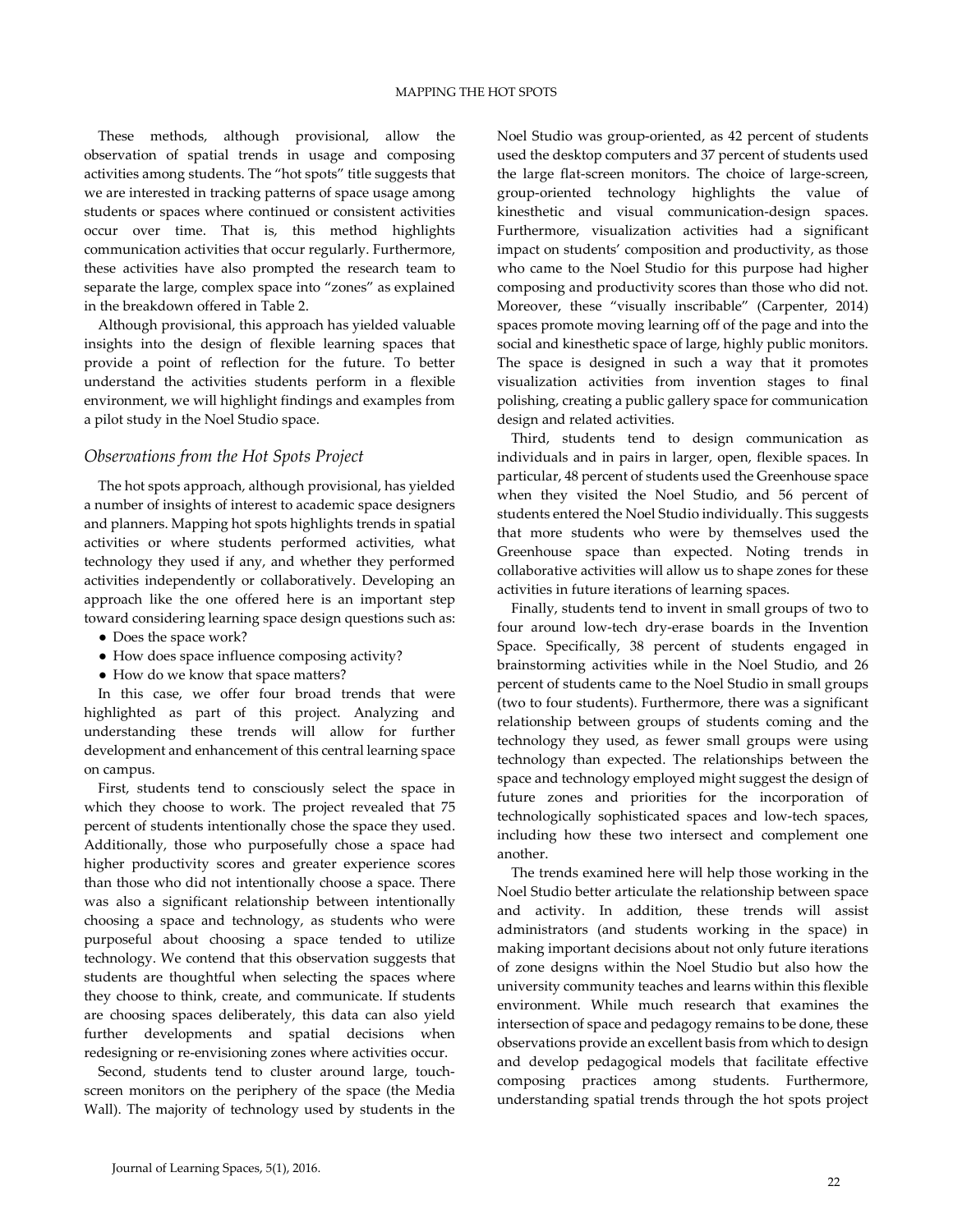# MAPPING THE HOT SPOTS



**Figure 1. Diagram of the space indicating zones with corresponding key**



**Figure 2. Diagram of the media wall**





**Figure 3. Diagram of the large, open space Figure 4. Diagram of the flexible, writable space**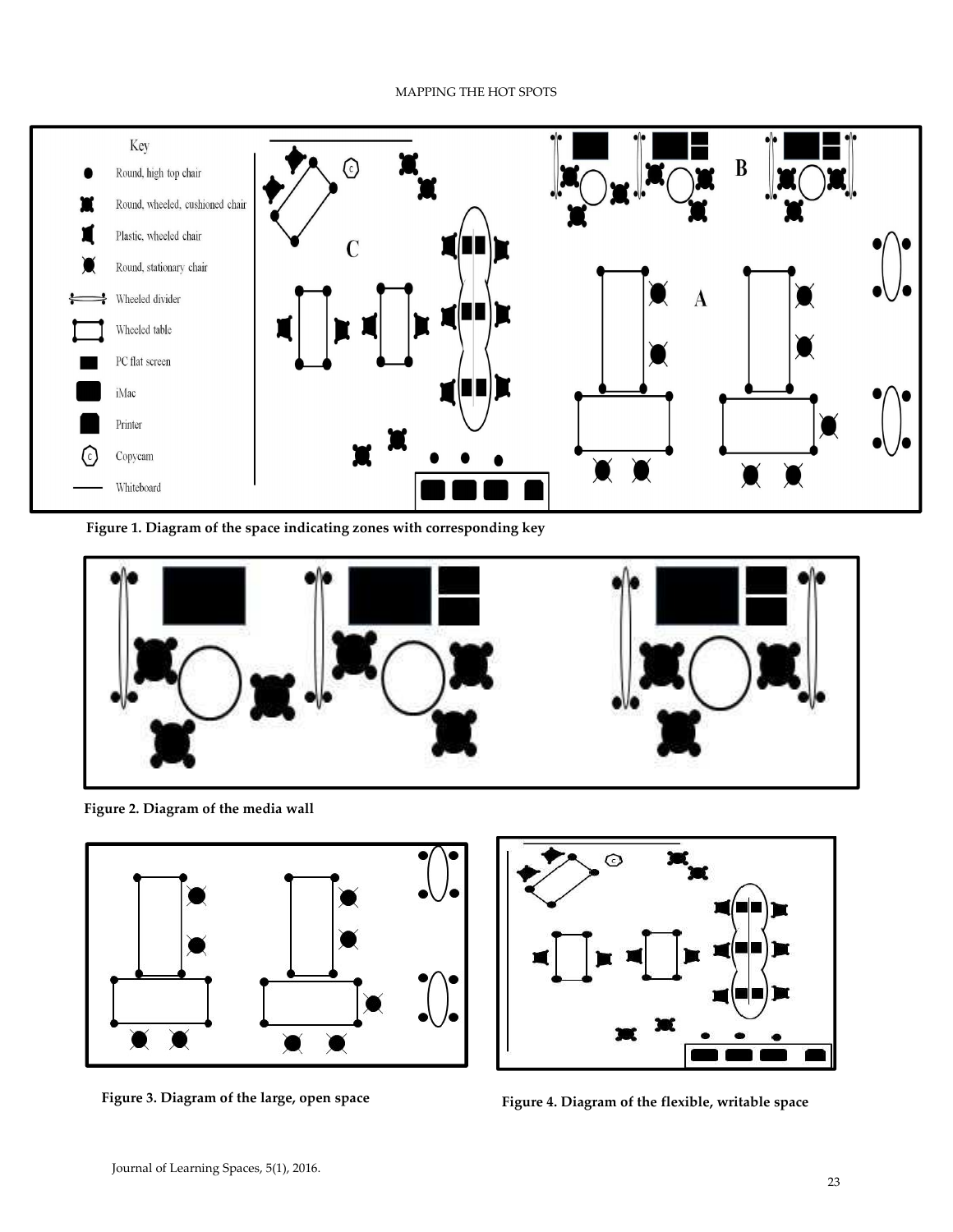also provides an important method for examining the learning that happens when spaces are designed as mobile. The environment examined in this study changes often, and the hot spots method allows researchers to capture developing trends while comparing and contrasting activities by zone.

### *Implications*

 Why do these trends matter in the design of academic learning spaces? These trends illustrate the importance of allowing students' use of space, rather than staff assumptions and intentions for space, to inform design decisions. As observed in the Noel Studio, a majority of students intentionally chose to engage in spaces, which suggests these spaces offer unique contributions to students' learning. Moreover, student activities within learning spaces do not always align with staff intentions. For example, researchers in the Noel Studio observed a significant number of students using the large, open space of the Greenhouse for individual work, which was unexpected. The trends observed in the Noel Studio allow staff to develop a better understanding of how and for what purpose students choose the zones where they develop communication projects. With a better understanding of student engagement of space, we can more adeptly facilitate student learning.

 Additionally, these trends demonstrate the value of examining space through a zoning approach. Large numbers of students visit the Noel Studio on a daily basis, as it provides space for engaging in activities at all stages of the learning process. Examining the Noel Studio as a whole would have hindered researchers' ability to connect students' engagement in activities to features of the Noel Studio's design. Through the hot spots approach, researchers in the Noel Studio were able to examine spaces at a deeper, more complex level. By dividing the Noel Studio space into zones, researchers were able to detect the specific activities occurring in each zone and to identify how those activities related to the features of the area. Thus, the hot spots approach permits researchers to not only study a space more comprehensively, but to also identify how features of a zone contribute to the learning process.

 Furthermore, the hot spots approach enables researchers to examine challenging, flexible environments, as this method can be readily adapted for a variety of contexts and institutions. The Noel Studio, with its movable furniture on wheels, multiple areas that change on a regular basis, and focus on creative composing and communication activities, provides a uniquely challenging environment to study. By dividing the Noel Studio into zones, the hot spots approach allowed researchers to move past the challenges of studying a large, flexible space and to apply a method uniformly across all zones within the Noel Studio. Therefore, the hot

spots method has potential for the examination of other adaptable academic spaces.

 In addition to the benefits discussed here, the hot spots approach also serves as a method for examining students' movement through spaces. Though the hot spots approach currently presents important implications in the field of space research and design, this method can be developed to assist researchers in understanding how spaces relate to one another and how these relations engage students. Thus, tracking students' movement through zones and understanding how space relations engage students are meaningful directions for the future of the hot spots approach and the Noel Studio.

### *Conclusion*

 While learning space design and assessment is an important topic, the authors focus attention on a strategy that not only allows for the examination of learning spaces but also provides a generative method that supports a constructive and collaborative approach among space designers. In addition, the hot spots approach discussed here presents a viable option for those planners attempting to study or investigate the current trends in their learning spaces, including whether the space performs as initially planned or intended. Thus, we argue that the hot spots approach reveals spatial patterns and trends, which can also open up conversations about future developments and possibilities. While many methods lean toward the prescriptive or descriptive, a hot spots approach adapts readily across institutional platforms and, in some cases, serves as a heuristic for space design or redesign.

# References

Bemer, A. Moeller, R., & Ball, C. (2009). Designing collaborative learning spaces: Where material culture meets mobile writing processes. Programmatic Perspectives 1(2): 139-166.

Boys, J. (2011). Towards creative learning spaces: Rethinking the architecture of post-compulsory education. Abingdon Oxon; New York: Routledge.

Carpenter, R. (2014). Negotiating the spaces of design in multimodal composition. Computers and Composition: An International Journal 33(1): 68-78.

Carpenter, R. G. (2013). Cases on higher education spaces: Innovation, collaboration, and technology. Hershey, PA: IGI Global. doi:10.4018/978-1-4666-2673-7